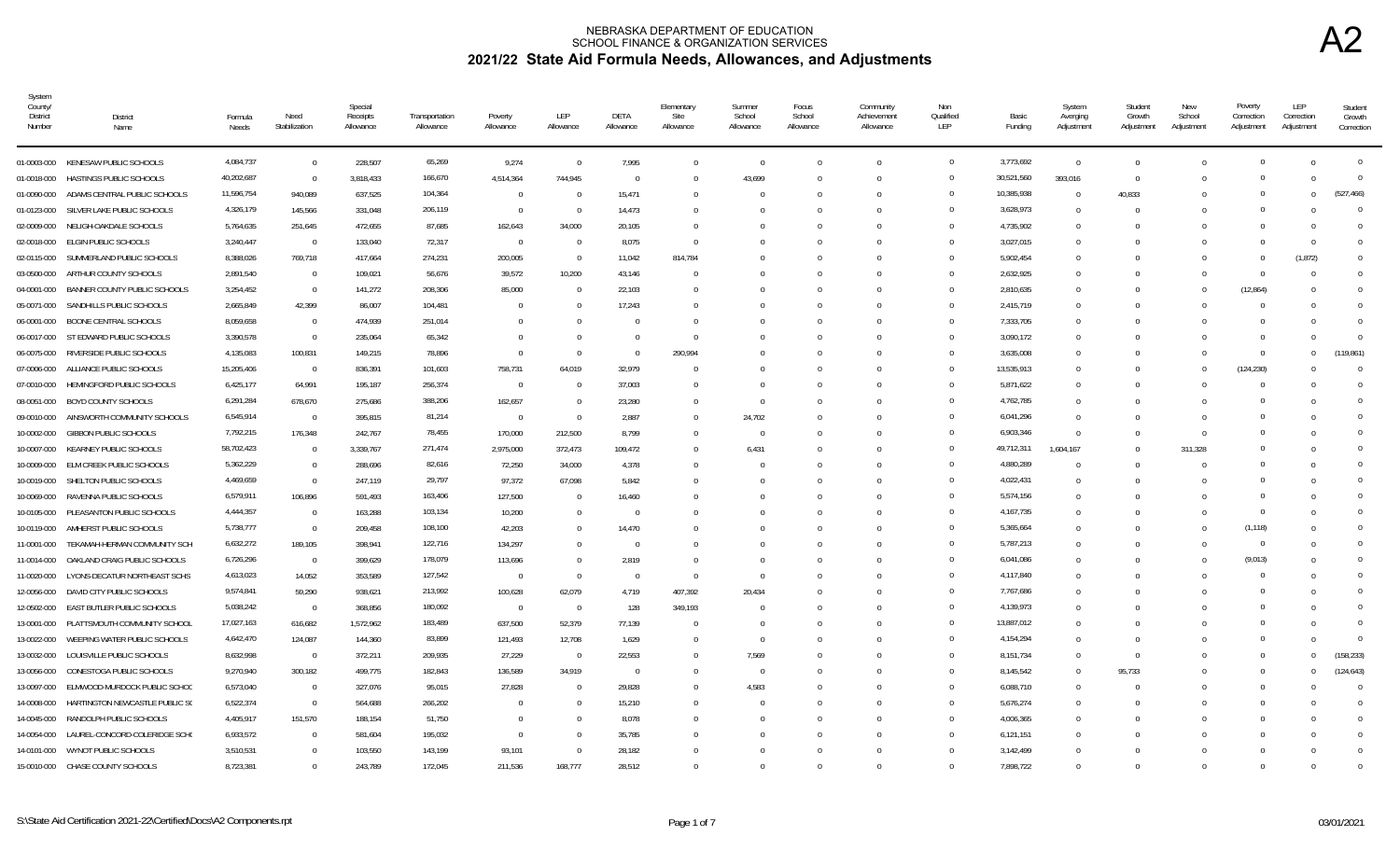| System<br>County/<br>District<br>Number | <b>District</b><br>Name                    | Formula<br>Needs | Need<br>Stabilization | Special<br>Receipts<br>Allowance | Transportation<br>Allowance | Poverty<br>Allowance | LEP<br>Allowance | DETA<br>Allowance | Elementary<br>Site<br>Allowance | Summer<br>School<br>Allowance | Focus<br>School<br>Allowance | Community<br>Achievement<br>Allowance | Non<br>Qualified<br>LEP | Basic<br>Funding | System<br>Averging<br>Adjustment | Student<br>Growth<br>Adjustment | New<br>School<br>Adjustment | Poverty<br>Correction<br>Adjustment | LEP<br>Correction<br>Adjustment | Student<br>Growth<br>Correction |
|-----------------------------------------|--------------------------------------------|------------------|-----------------------|----------------------------------|-----------------------------|----------------------|------------------|-------------------|---------------------------------|-------------------------------|------------------------------|---------------------------------------|-------------------------|------------------|----------------------------------|---------------------------------|-----------------------------|-------------------------------------|---------------------------------|---------------------------------|
|                                         | 15-0536-000 WAUNETA-PALISADE PUBLIC SCHS   | 4,326,073        | 7,216                 | 147,009                          | 344,243                     | 195,500              | $\Omega$         | 1,945             | $\overline{0}$                  |                               |                              | $\Omega$                              | $\overline{0}$          | 3,630,160        | $\mathbf{0}$                     | $\Omega$                        |                             |                                     |                                 | $\Omega$                        |
| 16-0006-000                             | VALENTINE COMMUNITY SCHOOLS                | 8,128,752        | $\overline{0}$        | 679,789                          | 75,345                      | $\overline{0}$       | - 0              | 19,683            | 232,795                         |                               |                              | $\Omega$                              | $\Omega$                | 7,121,140        | $\overline{0}$                   | $\Omega$                        |                             |                                     |                                 | $\Omega$                        |
| 16-0030-000                             | CODY-KILGORE PUBLIC SCHS                   | 3,365,347        | $\overline{0}$        | 106,096                          | 87,046                      | 135,947              | - 0              | 189               | $\Omega$                        |                               |                              | $\Omega$                              | $\Omega$                | 3,036,069        | $\mathbf{0}$                     | $\Omega$                        |                             |                                     |                                 | $\Omega$                        |
| 17-0001-000                             | SIDNEY PUBLIC SCHOOLS                      | 13,978,998       | $\mathbf{0}$          | 778,781                          | 87,947                      | 369,750              | 52,379           | $\Omega$          |                                 |                               |                              | $\Omega$                              | $\Omega$                | 12,690,141       | $\mathbf{0}$                     | $\Omega$                        |                             |                                     |                                 | $\Omega$                        |
| 17-0003-000                             | LEYTON PUBLIC SCHOOLS                      | 3,317,534        | 292,035               | 104,108                          | 82,936                      | 46,743               | $\overline{0}$   | 37,175            | $\Omega$                        |                               |                              | $\Omega$                              | $\Omega$                | 2,754,537        | $\mathbf{0}$                     | n                               |                             |                                     |                                 | $\Omega$                        |
|                                         | 17-0009-000 POTTER-DIX PUBLIC SCHOOLS      | 3,480,876        | $\overline{0}$        | 111,166                          | 138,391                     | $\Omega$             | 34,919           | 18,862            |                                 |                               |                              | $\bigcap$                             | $\Omega$                | 3,177,538        | $\mathbf 0$                      | $\Omega$                        |                             |                                     | - ( )                           | $\Omega$                        |
| 18-0002-000                             | SUTTON PUBLIC SCHOOLS                      | 6,530,593        | $\Omega$              | 323,904                          | 154,344                     | 48,875               | 49,130           | 7,413             | $\Omega$                        |                               |                              | $\Omega$                              | $\Omega$                | 5,946,927        | $\Omega$                         | $\Omega$                        |                             | $\Omega$                            | - 0                             | $\Omega$                        |
| 18-0011-000                             | HARVARD PUBLIC SCHOOLS                     | 4,360,740        | 331,497               | 495,615                          | 71,707                      | 54,400               | 59,500           | $\Omega$          |                                 |                               |                              |                                       | $\Omega$                | 3,448,752        | $\Omega$                         | $\Omega$                        | $\Omega$                    | (46, 073)                           | (54, 658)                       | $\Omega$                        |
| 19-0039-000                             | LEIGH COMMUNITY SCHOOLS                    | 3,862,327        | $\Omega$              | 129,179                          | 108,958                     | $\Omega$             | - 0              | 13,539            |                                 |                               |                              | $\Omega$                              | $\Omega$                | 3,610,651        | $\Omega$                         | $\Omega$                        |                             |                                     | $\Omega$                        | $\Omega$                        |
| 19-0058-000                             | <b>CLARKSON PUBLIC SCHOOLS</b>             | 4,091,931        | (23, 781)             | 346,425                          | 147,603                     | $\Omega$             | - 0              | 14,993            |                                 |                               |                              | $\Omega$                              | $\Omega$                | 3,606,691        | $\Omega$                         | $\Omega$                        |                             |                                     |                                 | $\Omega$                        |
| 19-0070-000                             | HOWELLS-DODGE CONSOLIDATED SO              | 4,540,533        | $\overline{0}$        | 213,925                          | 192,706                     | $\Omega$             | 18,700           | $\Omega$          |                                 |                               |                              | $\Omega$                              | (18, 700)               | 4,136,452        | $\Omega$                         | $\Omega$                        | $\Omega$                    |                                     | (2,550)                         | $\mathbf{0}$                    |
| 19-0123-000                             | SCHUYLER COMMUNITY SCHOOLS                 | 20,957,165       | $\Omega$              | 960,889                          | 51,104                      | 941,849              | 638,175          | 35,425            |                                 | 10                            |                              |                                       | $\overline{0}$          | 17,846,270       | $\mathbf 0$                      | $\Omega$                        | 483,443                     |                                     |                                 | $\Omega$                        |
|                                         | 20-0001-000 WEST POINT PUBLIC SCHOOLS      | 10,511,700       | 470,135               | 461,876                          | 125,930                     | 446,760              | 202,726          | 8,094             |                                 |                               |                              |                                       | $\Omega$                | 8,796,179        | $\Omega$                         | $\Omega$                        |                             |                                     |                                 | $\Omega$                        |
| 20-0020-000                             | BANCROFT-ROSALIE COMM SCHOOL               | 4,756,560        | 222,270               | 237,996                          | 89,501                      | 50,150               | - 0              | 16,352            | $\Omega$                        | 4,409                         |                              |                                       | $\Omega$                | 4,135,882        | $\Omega$                         | $\Omega$                        |                             |                                     |                                 | $\Omega$                        |
| 20-0030-000                             | WISNER-PILGER PUBLIC SCHOOLS               | 6,514,541        | $\Omega$              | 310,805                          | 132,720                     | $\overline{0}$       | - 0              | 12,779            | $\Omega$                        |                               |                              |                                       | $\Omega$                | 6,058,237        | $\Omega$                         | n                               |                             |                                     |                                 | $\Omega$                        |
| 21-0015-000                             | ANSELMO-MERNA PUBLIC SCHOOLS               | 4,507,224        | 338,126               | 202,765                          | 144,656                     | 76,500               | $\Omega$         | 12,224            | $\Omega$                        | - 0                           |                              |                                       | $\Omega$                | 3,732,953        | $\Omega$                         |                                 |                             |                                     |                                 | $\Omega$                        |
| 21-0025-000                             | BROKEN BOW PUBLIC SCHOOLS                  | 10,387,943       | $\Omega$              | 668,334                          | 141,149                     | 151,300              | 64,019           | 19,254            | $\Omega$                        | 5,565                         |                              | $\cup$                                | $\Omega$                | 9,338,322        | $\Omega$                         | $\Omega$                        |                             |                                     |                                 | $\Omega$                        |
| 21-0044-000                             | ANSLEY PUBLIC SCHOOLS                      | 3,612,126        | $\Omega$              | 189,228                          | 116,132                     | 100,450              | $\bigcap$        | 7,919             | $\Omega$                        |                               |                              | $\cup$                                | $\Omega$                | 3,198,397        | $\Omega$                         | $\Omega$                        |                             |                                     |                                 | $\Omega$                        |
| 21-0084-000                             | SARGENT PUBLIC SCHOOLS                     | 3,191,498        | 140,522               | 81,233                           | 46,101                      | $\Omega$             |                  | 1,569             |                                 |                               |                              |                                       | $\Omega$                | 2,922,073        | $\Omega$                         | n                               |                             |                                     |                                 |                                 |
|                                         | 21-0089-000 ARNOLD PUBLIC SCHOOLS          | 3,493,378        | $\overline{0}$        | 137,156                          | 153,750                     | $\Omega$             | - 0              | 19,550            | $\Omega$                        |                               |                              | $\Omega$                              | $\Omega$                | 3,182,922        | $\Omega$                         | n                               |                             |                                     |                                 |                                 |
|                                         | 21-0180-000 CALLAWAY PUBLIC SCHOOLS        | 3,779,917        | 223,585               | 265,663                          | 151,050                     | 50,150               | $\bigcap$        | 19,550            | $\Omega$                        | $\bigcap$                     | 0                            | $\Omega$                              | $\Omega$                | 3,069,919        | $\Omega$                         | $\Omega$                        |                             |                                     |                                 |                                 |
| 22-0011-000                             | SO SIOUX CITY COMMUNITY SCHS               | 45,182,811       | $\Omega$              | 3,949,863                        | 411,518                     | 4,771,065            | 2,228,046        | 62,481            | 349.193                         | 72,967                        | <sup>0</sup>                 | $\Omega$                              | $\Omega$                | 32,854,239       | 628.176                          | $\Omega$                        |                             |                                     |                                 | (144, 737)                      |
| 22-0031-000                             | HOMER COMMUNITY SCHOOLS                    | 6,761,714        | $\Omega$              | 289.169                          | 89,242                      | 187,000              | 8,925            | $\Omega$          | $\Omega$                        | 23,282                        | <sup>0</sup>                 | $\Omega$                              | $\overline{0}$          | 6,164,096        | $\Omega$                         | $\Omega$                        |                             |                                     |                                 | $\Omega$                        |
| 23-0002-000                             | CHADRON PUBLIC SCHOOLS                     | 11,419,463       | $\Omega$              | 503,248                          | 96,134                      | 443,178              | 34,919           | $\Omega$          |                                 |                               |                              | $\Omega$                              | (34, 919)               | 10,410,682       | $\mathbf 0$                      |                                 |                             |                                     | (33, 779)                       | $\Omega$                        |
| 23-0071-000                             | CRAWFORD PUBLIC SCHOOLS                    | 3,491,404        | 214,679               | 69,654                           | 30,832                      | 142,120              | - 0              | 28,539            |                                 |                               |                              |                                       | $\Omega$                | 3,005,580        | $\Omega$                         |                                 |                             |                                     |                                 | $\Omega$                        |
| 24-0001-000                             | LEXINGTON PUBLIC SCHOOLS                   | 35,802,383       | $\mathbf{0}$          | 1,809,375                        | 175,185                     | 3,869,343            | 3,082,600        | - 0               |                                 | 664                           |                              |                                       | $\Omega$                | 26,717,320       | 147,896                          | -0                              |                             |                                     |                                 | $\Omega$                        |
| 24-0004-000                             | OVERTON PUBLIC SCHOOLS                     | 4,586,602        | 53,995                | 175,252                          | 85,100                      | 99,875               | - 0              | 3,585             |                                 |                               |                              |                                       | $\Omega$                | 4,168,795        | $\mathbf{0}$                     |                                 |                             |                                     |                                 | $\Omega$                        |
|                                         | 24-0011-000 COZAD COMMUNITY SCHOOLS        | 11,617,653       | 261,622               | 647,226                          | 72,712                      | 377,400              | 78,625           | 46,262            | $\Omega$                        |                               | <sup>0</sup>                 | $\Omega$                              | $\Omega$                | 10,133,806       | $\Omega$                         | $\sqrt{ }$                      |                             |                                     |                                 | $\Omega$                        |
| 24-0020-000                             | GOTHENBURG PUBLIC SCHOOLS                  | 10,722,706       | 516,652               | 487,378                          | 98,317                      | $\Omega$             | - 0              | 14,897            | $\Omega$                        | - 0                           | <sup>0</sup>                 | $\Omega$                              | $\Omega$                | 9,605,462        | $\Omega$                         | $\Omega$                        |                             |                                     |                                 | $\Omega$                        |
| 24-0101-000                             | SUMNER-EDDYVILLE-MILLER SCHS               | 3,878,554        | 237,553               | 96,984                           | 107,640                     | 10,200               | 34,919           | $\Omega$          | $\cup$                          | 5,194                         |                              | $\cup$                                | $\Omega$                | 3,386,064        | $\Omega$                         | -0                              |                             |                                     |                                 | $\Omega$                        |
| 25-0025-000                             | CREEK VALLEY SCHOOLS                       | 3,605,746        | 60,746                | 211,307                          | 48,535                      | $\Omega$             | $\bigcap$        | 37,971            | $\Omega$                        |                               |                              | $\Omega$                              | $\Omega$                | 3,247,187        | $\Omega$                         | $\Omega$                        |                             |                                     | - 0                             | $\Omega$                        |
|                                         | 25-0095-000 SOUTH PLATTE PUBLIC SCHOOLS    | 3,809,945        | $\overline{0}$        | 156,770                          | 94,317                      | $\Omega$             |                  | 8,782             | $\cup$                          |                               |                              | $\cup$                                | $\Omega$                | 3,551,989        | $\Omega$                         | -0                              |                             |                                     | (1, 913)                        | $\Omega$                        |
| 26-0001-000                             | PONCA PUBLIC SCHOOLS                       | 6,799,964        | $\overline{0}$        | 345,972                          | 103,617                     | 42,333               | - 0              | 38,438            | $\Omega$                        | 1,731                         |                              | $\Omega$                              | $\Omega$                | 6,267,873        | $\Omega$                         | n                               |                             |                                     |                                 | $\Omega$                        |
|                                         | 26-0070-000 ALLEN CONSOLIDATED SCHOOLS     | 3,366,289        | 8,247                 | 224,729                          | 136,813                     | 25,678               | $\bigcap$        | 9,697             | $\cup$                          | - 0                           |                              |                                       | $\Omega$                | 2,961,125        | $\Omega$                         | n                               |                             |                                     |                                 | $\Omega$                        |
| 26-0561-000                             | EMERSON-HUBBARD PUBLIC SCHOOL              | 4,209,646        | 236,772               | 271,800                          | 99,694                      | 67,430               | 34,919           | 14.082            | $\Omega$                        | 9,052                         |                              |                                       | $\Omega$                | 3,475,897        | $\Omega$                         |                                 |                             |                                     |                                 | $\Omega$                        |
|                                         | 27-0001-000 FREMONT PUBLIC SCHOOLS         | 51,964,145       | $\Omega$              | 3,100,945                        | 281,640                     | 4,084,241            | 1,673,718        | 27,235            |                                 |                               |                              |                                       | $\Omega$                | 41,548,238       | 1,248,128                        |                                 |                             |                                     |                                 | $\Omega$                        |
| 27-0062-000                             | SCRIBNER-SNYDER COMMUNITY SCH              | 3,491,094        | 107,550               | 146,872                          | 57,029                      | - 0                  |                  | 2,105             |                                 |                               |                              |                                       | $\Omega$                | 3,177,538        | $\Omega$                         | $\Omega$                        |                             |                                     |                                 | $\Omega$                        |
|                                         | 27-0594-000 LOGAN VIEW PUBLIC SCHOOLS      | 7,380,625        | $\Omega$              | 541,301                          | 127,392                     |                      |                  | 9,297             |                                 |                               |                              |                                       | $\Omega$                | 6,702,635        | $\Omega$                         | $\Omega$                        |                             |                                     |                                 | $\Omega$                        |
|                                         | 27-0595-000 NORTH BEND CENTRAL PUBLIC SCHS | 8,093,706        | $\Omega$              | 314,630                          | 142,518                     |                      |                  | $\Omega$          |                                 | 1,979                         |                              |                                       | $\Omega$                | 7,634,579        | $\Omega$                         | $\Omega$                        |                             |                                     |                                 | $\Omega$                        |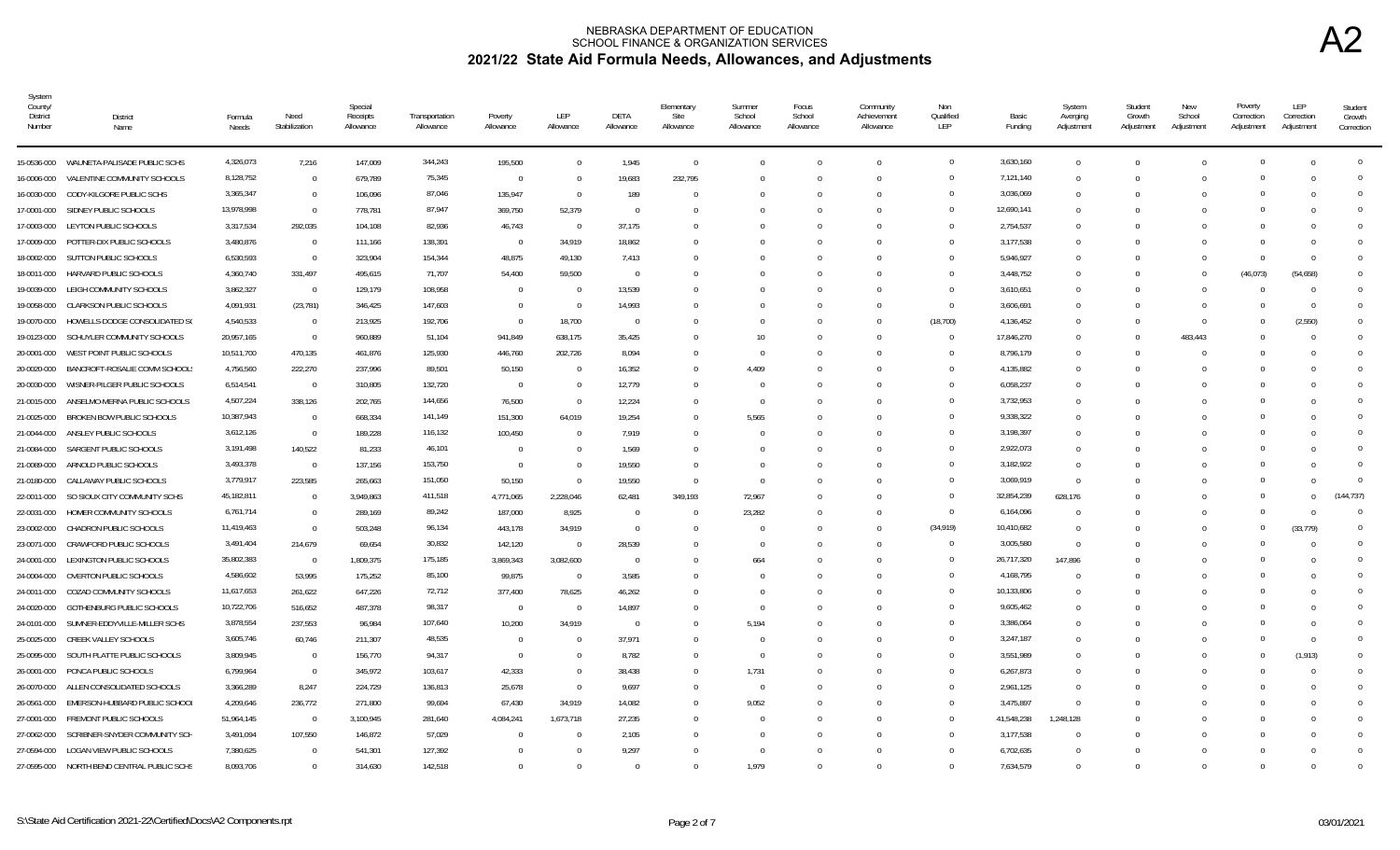| System<br>County/<br>District<br>Number | District<br>Name                   | Formula<br>Needs       | Need<br>Stabilization | Special<br>Receipts<br>Allowance | Transportation<br>Allowance | Poverty<br>Allowance | LEP<br>Allowance | <b>DETA</b><br>Allowance | Elementary<br>Site<br>Allowance | Summer<br>School<br>Allowance | Focus<br>School<br>Allowance | Community<br>Achievement<br>Allowance | Non<br>Qualified<br>LEP | Basic<br>Funding       | System<br>Averging<br>Adjustment | Student<br>Growth<br>Adjustment | New<br>School<br>Adjustment | Poverty<br>Correction<br>Adjustment | LEP<br>Correction<br>Adjustment | Student<br>Growth<br>Correction |
|-----------------------------------------|------------------------------------|------------------------|-----------------------|----------------------------------|-----------------------------|----------------------|------------------|--------------------------|---------------------------------|-------------------------------|------------------------------|---------------------------------------|-------------------------|------------------------|----------------------------------|---------------------------------|-----------------------------|-------------------------------------|---------------------------------|---------------------------------|
| 28-0001-000                             | OMAHA PUBLIC SCHOOLS               | 609,383,298            | $\overline{0}$        | 34, 152, 448                     | 11,920,599                  | 67,953,641           | 27,321,567       | $\overline{0}$           | $\Omega$                        | 2,108,044                     | 545,905                      | 6,252,270                             | $\mathbf{0}$            | 455,451,220            | 3,657,748                        | $\overline{0}$                  | 182,650                     | $\mathbf{0}$                        | $\Omega$                        | (162.794)                       |
| 28-0010-000                             | ELKHORN PUBLIC SCHOOLS             | 109,802,590            | $\overline{0}$        | 5,742,068                        | 551,660                     | 205,335              | 425,000          | 79,951                   | $\Omega$                        | 172,036                       |                              | 10,407                                | $\Omega$                | 93,744,926             | 1,614,691                        | 4,054,244                       | 3,408,447                   |                                     | $\Omega$                        | (206, 175)                      |
| 28-0015-000                             | DOUGLAS CO WEST COMMUNITY SCH      | 11,811,036             | $\Omega$              | 738,188                          | 150,139                     | 266,562              | 34,919           | 9,982                    | $\Omega$                        | $\Omega$                      |                              | 4,977                                 | $\Omega$                | 10,633,805             | $\Omega$                         | $\Omega$                        | $\Omega$                    | $\Omega$                            |                                 | (27.536)                        |
| 28-0017-000                             | MILLARD PUBLIC SCHOOLS             | 231,624,783            | $\overline{0}$        | 13,954,701                       | 1,020,296                   | 2,640,910            | 1,700,000        | 430,821                  | $\Omega$                        | 585,850                       |                              | 71,667                                | $\overline{0}$          | 207,306,845            | 3.617.734                        | 1,526,598                       | $\Omega$                    | $\Omega$                            | $\Omega$                        | (1, 230, 639)                   |
| 28-0054-000                             | RALSTON PUBLIC SCHOOLS             | 36,569,759             | $\overline{0}$        | 2,665,574                        | 393,624                     | 3,316,808            | 1,029,162        | 135,539                  | $\Omega$                        | 47,664                        |                              | 236,646                               | $\Omega$                | 28,520,314             | 224,428                          | $\Omega$                        | $\Omega$                    | $\Omega$                            |                                 | $\overline{0}$                  |
| 28-0059-000                             | BENNINGTON PUBLIC SCHOOLS          | 38,068,669             | $\overline{0}$        | 1,202,900                        | 223,758                     | 38,043               | 84,901           | 16,584                   | $\Omega$                        | 102,819                       |                              | 2,030                                 | $\Omega$                | 31,683,273             | 496,218                          | 2,060,195                       | 452,820                     | $\Omega$                            | $\Omega$                        | 1.705.128                       |
| 28-0066-000                             | WESTSIDE COMMUNITY SCHOOLS         | 63,323,635             | $\overline{0}$        | 5,596,833                        | 1,119,328                   | 1,275,000            | 568,409          | $\overline{0}$           | $\Omega$                        |                               |                              | 30,434                                | $\Omega$                | 53,251,626             | 1,497,969                        | $\Omega$                        |                             | (15, 964)                           |                                 | $\Omega$                        |
| 29-0117-000                             | DUNDY CO STRATTON PUBLIC SCHS      | 5,455,672              | 188,884               | 187,589                          | 312,296                     | 281,053              | 52,379           | 19,550                   | 232,795                         |                               |                              |                                       | $\Omega$                | 4,181,126              | $\Omega$                         | $\Omega$                        |                             |                                     |                                 | $\Omega$                        |
| 30-0001-000                             | EXETER-MILLIGAN PUBLIC SCHOOLS     | 3,422,704              | 203,486               | 182.735                          | 161,771                     | $\Omega$             | $\Omega$         | 19,435                   | $\Omega$                        | - 0                           |                              | $\Omega$                              | $\Omega$                | 2,855,277              | $\overline{0}$                   | $\Omega$                        |                             |                                     |                                 | $\Omega$                        |
| 30-0025-000                             | FILLMORE CENTRAL PUBLIC SCHS       | 8,894,942              | $\overline{0}$        | 1,514,147                        | 151,935                     | $\Omega$             | - 0              | 17,256                   | $\Omega$                        | 6,825                         |                              |                                       | $\Omega$                | 7,204,779              | $\Omega$                         | $\Omega$                        |                             |                                     |                                 | $\Omega$                        |
| 30-0054-000                             | SHICKLEY PUBLIC SCHOOLS            | 2,988,403              | 16,744                | 141,237                          | 67,952                      | $\overline{0}$       |                  | 14,712                   | $\Omega$                        |                               |                              |                                       | $\Omega$                | 2,747,758              | $\Omega$                         | $\Omega$                        |                             |                                     |                                 | $\Omega$                        |
| 31-0506-000                             | FRANKLIN PUBLIC SCHOOLS            | 4,871,571              | 296,782               | 342,450                          | 203,532                     | 34,000               |                  | 13,143                   |                                 |                               |                              |                                       | $\Omega$                | 4,101,415              | $\Omega$                         | $\Omega$                        | $\Omega$                    | (119, 751)                          |                                 |                                 |
| 32-0046-000                             | MAYWOOD PUBLIC SCHOOLS             | 3,187,884              | 16,041                | 46.167                           | 150,172                     | 34.000               |                  | 5,217                    |                                 |                               |                              |                                       | $\Omega$                | 2,936,287              | $\Omega$                         |                                 |                             |                                     |                                 | $\Omega$                        |
| 32-0095-000                             | EUSTIS-FARNAM PUBLIC SCHOOLS       | 3,294,964              | $\overline{0}$        | 138,108                          | 94,509                      | $\overline{0}$       |                  | 19.550                   |                                 |                               |                              |                                       | $\Omega$                | 3,042,797              | $\Omega$                         |                                 |                             |                                     |                                 | $\Omega$                        |
| 32-0125-000                             | MEDICINE VALLEY PUBLIC SCHOOLS     | 4,052,659              | $\overline{0}$        | 172,616                          | 184,435                     | 126,565              | $\Omega$         | 60,519                   |                                 |                               |                              |                                       | $\Omega$                | 3,508,524              | $\Omega$                         |                                 |                             |                                     |                                 | $\Omega$                        |
| 33-0018-000                             | ARAPAHOE PUBLIC SCHOOLS            | 5,228,513              | 270,316               | 308,304                          | 149,171                     | 80,750               | 7,225            | 19,550                   |                                 |                               |                              |                                       | $\Omega$                | 4,393,197              | $\Omega$                         |                                 |                             |                                     |                                 | $\Omega$                        |
| 33-0021-000                             | CAMBRIDGE PUBLIC SCHOOLS           | 4,725,819              | 155,077               | 188,948                          | 135,700                     | 72,250               | 0                | 19,550                   |                                 |                               |                              |                                       | $\Omega$                | 4,154,294              | $^{\circ}$                       | n                               |                             |                                     | - 0                             | $\Omega$                        |
| 33-0540-000                             | SOUTHERN VALLEY SCHOOLS            | 6,024,257              | 272,340               | 251,022                          | 120,212                     | 163,536              | $\Omega$         | $\Omega$                 |                                 |                               |                              |                                       | $\Omega$                | 5,217,997              | $\Omega$                         | $\Omega$                        |                             |                                     | (850)                           | $\Omega$                        |
| 34-0001-000                             | SOUTHERN SCHOOL DISTRICT 1         | 6,169,707              | $\overline{0}$        | 387,007                          | 46,108                      | 380,027              | $\Omega$         | 16,471                   |                                 |                               |                              |                                       | $\Omega$                | 5,340,094              | $\Omega$                         | $\Omega$                        |                             |                                     |                                 | $\Omega$                        |
| 34-0015-000                             | <b>BEATRICE PUBLIC SCHOOLS</b>     | 22,672,416             | $\overline{0}$        | 1,970,667                        | 371,907                     | 2,017,985            | 38,250           | 3,315                    | $\Omega$                        | 11,834                        |                              |                                       | $\Omega$                | 18,262,921             | $\Omega$                         | $\sqrt{ }$                      |                             |                                     |                                 | (4, 463)                        |
| 34-0034-000                             | FREEMAN PUBLIC SCHOOLS             | 6,692,966              | $\overline{0}$        | 246,884                          | 189,214                     | 15,802               | $\overline{0}$   | 0                        | $\Omega$                        |                               |                              |                                       | $\Omega$                | 6,241,066              | $^{\circ}$                       | -0                              |                             |                                     |                                 | $\Omega$                        |
| 34-0100-000                             | DILLER-ODELL PUBLIC SCHOOLS        | 4,139,955              | 111,496               | 176,700                          | 159,850                     | $\Omega$             | $\cap$           | 35,082                   |                                 |                               |                              |                                       | $\Omega$                | 3,656,827              | $\Omega$                         | n                               |                             | $\cap$                              |                                 | $\Omega$                        |
| 35-0001-000                             | <b>GARDEN COUNTY SCHOOLS</b>       | 4,329,924              | 384,343               | 324,799                          | 75,578                      | 7,660                | 6,877            | 18,535                   |                                 |                               |                              |                                       | $\Omega$                | 3,512,132              | $\Omega$                         | n                               |                             | $\Omega$                            |                                 | $\Omega$                        |
| 36-0100-000                             | <b>BURWELL PUBLIC SCHOOLS</b>      | 4,599,690              | 65,036                | 144,452                          | 53,648                      | 92,650               | $\Omega$         | 18,254                   | $\cap$                          |                               |                              | $\Omega$                              | $\Omega$                | 4,233,082              | $\Omega$                         | $\Omega$                        | $\Omega$                    | (7, 432)                            |                                 | $\Omega$                        |
| 37-0030-000                             | ELWOOD PUBLIC SCHOOLS              | 3,817,175              | $\overline{0}$        | 167,023                          | 141,381                     | 34,000               |                  | 19,359                   |                                 |                               |                              |                                       | $\Omega$                | 3,455,412              | $\Omega$                         | $\Omega$                        |                             |                                     |                                 | $\Omega$                        |
| 38-0011-000                             | HYANNIS AREA SCHOOLS               | 3,165,944              | 60,489                | 117,786                          | 202,623                     | $\overline{0}$       | $\bigcap$        | 24,409                   | $\Omega$                        |                               |                              |                                       | $\Omega$                | 2,760,637              | $\Omega$                         | -0                              |                             |                                     |                                 |                                 |
| 39-0060-000                             | CENTRAL VALLEY PUBLIC SCHOOLS      | 5,082,184              | 378,663               | 272,782                          | 186,936                     | 76,500               | $\Omega$         | 13,412                   | $\cap$                          |                               |                              |                                       | $\Omega$                | 4,153,891              | $\Omega$                         | $\Omega$                        |                             |                                     |                                 | $\Omega$                        |
| 40-0002-000                             | <b>GRAND ISLAND PUBLIC SCHOOLS</b> | 106,510,414            | $\overline{0}$        | 5,779,604                        | 58,445                      | 9,749,508            | 4,776,186        | 345.053                  | $\Omega$                        |                               |                              |                                       | $\Omega$                | 84,046,538             | 1.755.080                        |                                 |                             |                                     |                                 | $\Omega$                        |
| 40-0082-000                             | NORTHWEST PUBLIC SCHOOLS           | 16,591,048             | 470,015               | 546,529                          | 89,658                      | 221,000              | 38,335           | 57,152                   | 1,047,579                       |                               |                              |                                       | $\Omega$<br>$\Omega$    | 14,120,780             | $\Omega$                         | $\Omega$                        |                             |                                     |                                 |                                 |
| 40-0083-000                             | WOOD RIVER RURAL SCHOOLS           | 7,021,009              | 131,866               | 184,010                          | 103,236                     | 264,114              | 82,858           | 45,495                   |                                 |                               |                              |                                       |                         | 6,209,430              | $\Omega$                         | $\Omega$                        |                             | $\Omega$                            |                                 | $\Omega$                        |
| 40-0126-000                             | DONIPHAN-TRUMBULL PUBLIC SCHS      | 6,643,408<br>3,548,435 | $\overline{0}$        | 449,583                          | 96,180                      | 24,052               |                  | 3,655                    |                                 |                               |                              |                                       | $\Omega$<br>$\Omega$    | 6,092,293<br>3,271,054 | $\Omega$                         |                                 |                             | (22, 355)                           |                                 | $\Omega$<br>$\Omega$            |
| 41-0002-000                             | <b>GILTNER PUBLIC SCHOOLS</b>      |                        | $\overline{0}$        | 172,040                          | 102,612                     | $\Omega$             | $\overline{0}$   | 2,729                    |                                 |                               |                              |                                       | $\Omega$                |                        | $^{\circ}$                       | $\Omega$                        |                             |                                     |                                 | $\Omega$                        |
| 41-0091-000                             | HAMPTON PUBLIC SCHOOL              | 3,286,033              | $\overline{0}$        | 175,283                          | 59,004                      | $\overline{0}$       | $\Omega$         | 11,532                   |                                 |                               |                              |                                       |                         | 3,040,214              | $\Omega$                         | $\Omega$                        |                             |                                     |                                 | $\Omega$                        |
| 41-0504-000                             | AURORA PUBLIC SCHOOLS              | 13,949,039             | $\overline{0}$        | 974,425                          | 293,144                     | 38,099               | 32,397           | 31,117                   |                                 |                               |                              |                                       | $\Omega$<br>$\Omega$    | 12,579,857             | $\Omega$                         | $\Omega$                        |                             |                                     |                                 |                                 |
| 42-0002-000                             | ALMA PUBLIC SCHOOLS                | 5,731,326              | 72,831                | 409,927                          | 142,016                     | 135,125              | - 0              | 10,668                   |                                 |                               |                              |                                       |                         | 4,960,759              | $^{\circ}$                       | $\Omega$                        |                             | $\Omega$                            | - 0                             | $\Omega$                        |
| 43-0079-000                             | HAYES CENTER PUBLIC SCHOOLS        | 2,773,146              | 44,482                | 101,727                          | 128,908                     | $\Omega$             | $\Omega$         | 19,550                   |                                 |                               |                              |                                       | $\Omega$                | 2,515,109              | $^{\circ}$                       | $\Omega$                        |                             | (12,590)                            | (24, 040)                       | $\Omega$                        |
| 44-0070-000                             | HITCHCOCK CO SCH SYSTEM            | 4,742,945              | 62,299                | 187,528                          | 131,652                     | 141,164              | - 0              | 19,550                   | $\Omega$                        | 5,863                         |                              |                                       | $\Omega$                | 4,194,889              | $\Omega$                         | n                               |                             |                                     |                                 | $\Omega$                        |
| 45-0007-000                             | O'NEILL PUBLIC SCHOOLS             | 10,588,599             | 91,544                | 793,424                          | 102,168                     | 448,368              | 128,037          | 13,597                   |                                 |                               |                              |                                       | $\Omega$                | 9,011,461              | $\Omega$                         | $\sqrt{ }$                      |                             |                                     |                                 | $\Omega$                        |
|                                         | 45-0044-000 STUART PUBLIC SCHOOLS  | 3.358.054              | $\Omega$              | 97.886                           | 92.704                      | 103.635              | $\Omega$         | 14,681                   | $\Omega$                        |                               |                              | $\Omega$                              | $\Omega$                | 3.049.148              | $\Omega$                         | $\Omega$                        |                             |                                     |                                 |                                 |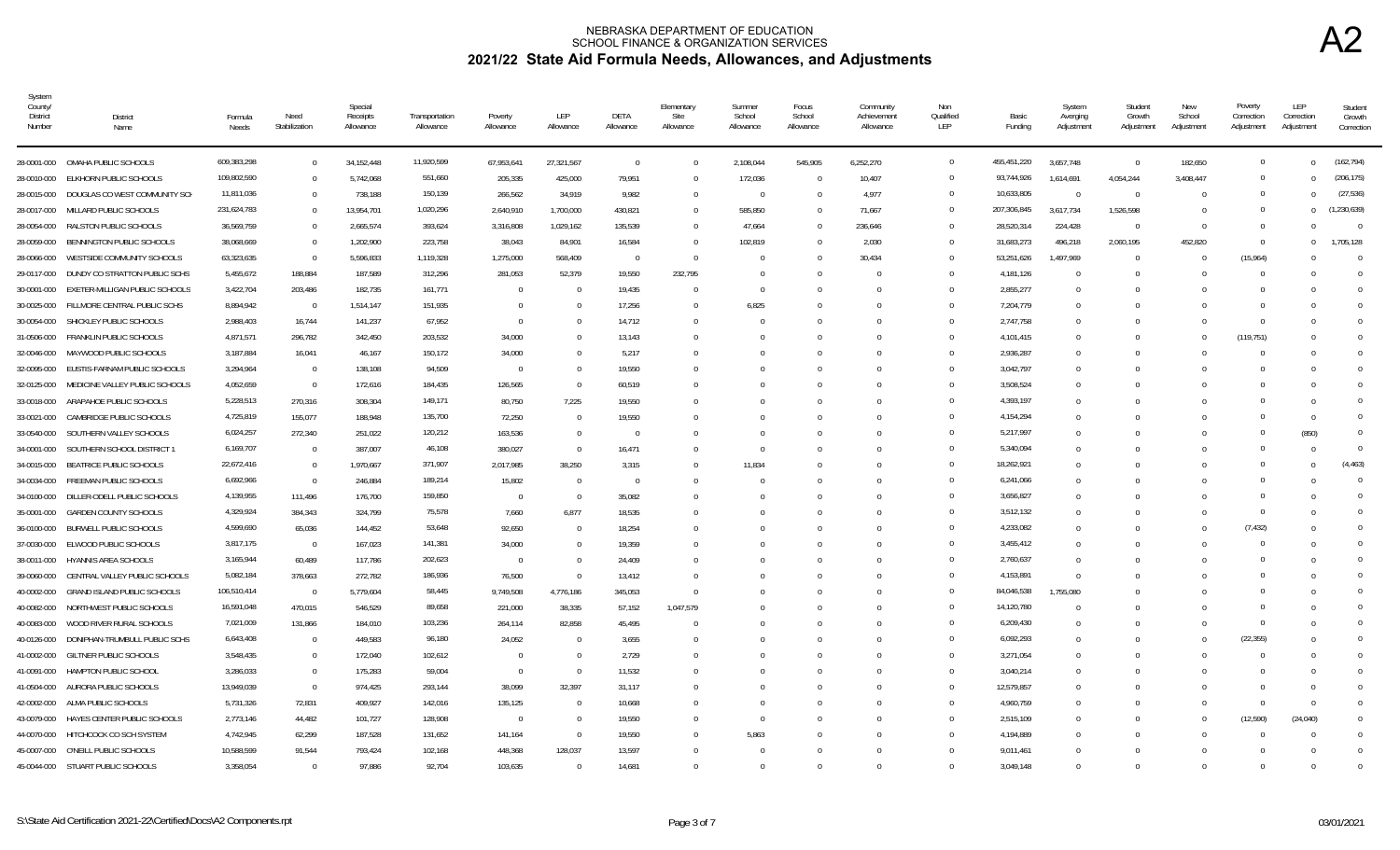| System<br>County/<br><b>District</b><br>Number | District<br>Name                       | Formula<br>Needs | Need<br>Stabilization | Special<br>Receipts<br>Allowance | Transportation<br>Allowance | Poverty<br>Allowance | LEP<br>Allowance | DETA<br>Allowance | Elementary<br>Site<br>Allowance | Summer<br>School<br>Allowance | Focus<br>School<br>Allowance | Community<br>Achievement<br>Allowance | Non<br>Qualified<br>LEP | Basic<br>Funding | System<br>Averging<br>Adjustment | Student<br>Growth<br>Adjustment | New<br>School<br>Adjustment | Poverty<br>Correction<br>Adjustment | LEP<br>Correction<br>Adjustment | Student<br>Growth<br>Correction |
|------------------------------------------------|----------------------------------------|------------------|-----------------------|----------------------------------|-----------------------------|----------------------|------------------|-------------------|---------------------------------|-------------------------------|------------------------------|---------------------------------------|-------------------------|------------------|----------------------------------|---------------------------------|-----------------------------|-------------------------------------|---------------------------------|---------------------------------|
|                                                | 45-0137-000 CHAMBERS PUBLIC SCHOOLS    | 2,686,227        | 71,538                | 57,976                           | 79,941                      | $\Omega$             |                  | 4,250             | $\Omega$                        |                               |                              | $\Omega$                              | $\overline{0}$          | 2,472,522        | $\Omega$                         | $\Omega$                        |                             | $\Omega$                            | $\Omega$                        | $\mathbf{0}$                    |
| 45-0239-000                                    | WEST HOLT PUBLIC SCHOOLS               | 6,497,875        | $\Omega$              | 348,962                          | 56,800                      | $\Omega$             |                  | 8,918             | $\Omega$                        |                               | $\Omega$                     | $\Omega$                              | $\overline{0}$          | 6,118,053        | $\Omega$                         | $\Omega$                        |                             | $\cap$                              | $\Omega$                        | (34, 858)                       |
|                                                | 46-0001-000 MULLEN PUBLIC SCHOOLS      | 3,140,781        | $\overline{0}$        | 182,057                          | 185,622                     | $\Omega$             |                  | 19,550            | 0                               |                               | 0                            | $\Omega$                              | $\overline{0}$          | 2,753,552        |                                  |                                 |                             |                                     |                                 | $\mathbf 0$                     |
|                                                | 47-0001-000 ST PAUL PUBLIC SCHOOLS     | 9,488,594        | $\Omega$              | 404,515                          | 176,120                     | 165,109              |                  | 11,922            | $\Omega$                        | 26,045                        |                              |                                       | $\Omega$                | 8,704,883        |                                  |                                 |                             |                                     |                                 | $\Omega$                        |
| 47-0100-000                                    | CENTURA PUBLIC SCHOOLS                 | 6,643,261        | $\Omega$              | 217,933                          | 142,011                     | 146,363              |                  | 5,749             | $\Omega$                        |                               |                              |                                       | $\Omega$                | 6,131,205        |                                  |                                 |                             |                                     |                                 | $\Omega$                        |
|                                                | 47-0103-000 ELBA PUBLIC SCHOOLS        | 2,775,583        | $\Omega$              | 67,463                           | 110,322                     | 38,863               | $\Omega$         | 4,250             |                                 |                               |                              |                                       | $\Omega$                | 2,554,685        | $\Omega$                         | $\Omega$                        |                             | $\Omega$                            | $\Omega$                        | $\Omega$                        |
| 48-0008-000                                    | FAIRBURY PUBLIC SCHOOLS                | 11,013,953       | $\Omega$              | 878,077                          | 207,145                     | 225,494              | 43,350           | $\Omega$          |                                 |                               |                              | $\Omega$                              | $\Omega$                | 9,706,122        |                                  |                                 |                             | (40, 720)                           | (5, 515)                        | $\Omega$                        |
| 48-0300-000                                    | TRI COUNTY PUBLIC SCHOOLS              | 6,723,251        | $\Omega$              | 339,604                          | 215,006                     | 112,940              | $\Omega$         | 10,187            |                                 |                               |                              |                                       | $\overline{0}$          | 6,045,514        |                                  |                                 |                             |                                     | $\Omega$                        | $\Omega$                        |
| 48-0303-000                                    | MERIDIAN PUBLIC SCHOOLS                | 3,944,515        | 210,985               | 106,750                          | 120,693                     | 23,800               | 6,800            | 5,167             | $\Omega$                        |                               | $\Omega$                     | $\Omega$                              | $\Omega$                | 3.481.487        | $\cap$                           | - 0                             |                             | (6, 113)                            | (5,054)                         | $\Omega$                        |
|                                                | 49-0033-000 STERLING PUBLIC SCHOOLS    | 3,673,062        | $\Omega$              | 128,166                          | 62,017                      | $\Omega$             | $\bigcap$        | 8,735             | <sup>0</sup>                    | 6,550                         |                              |                                       | $\Omega$                | 3,468,869        |                                  |                                 |                             | (1, 275)                            | $\Omega$                        |                                 |
| 49-0050-000                                    | JOHNSON CO CENTRAL PUBLIC SCHS         | 6,806,635        | $\Omega$              | 366,688                          | 200,447                     | $\Omega$             | 40,739           | 9,157             | $\Omega$                        | 19,540                        |                              |                                       | $\mathbf 0$             | 6,170,064        | $\Omega$                         | - 0                             |                             |                                     |                                 |                                 |
| 50-0001-000                                    | WILCOX-HILDRETH PUBLIC SCHOOLS         | 3,893,534        | $\Omega$              | 181,811                          | 147,777                     | 35,615               |                  | 18,818            |                                 | 989                           |                              |                                       | $\Omega$                | 3,508,524        |                                  |                                 |                             |                                     |                                 |                                 |
| 50-0501-000                                    | AXTELL COMMUNITY SCHOOLS               | 4,693,379        | $\Omega$              | 259,210                          | 121,549                     |                      |                  | $\Omega$          |                                 |                               |                              |                                       | $\Omega$                | 4,312,620        |                                  |                                 |                             |                                     |                                 | $\Omega$                        |
| 50-0503-000                                    | MINDEN PUBLIC SCHOOLS                  | 10,167,778       | $\Omega$              | 563,585                          | 124,253                     |                      |                  | $\Omega$          |                                 |                               |                              |                                       | $\overline{0}$          | 9,479,940        |                                  |                                 |                             |                                     |                                 | <sup>0</sup>                    |
| 51-0001-000                                    | OGALLALA PUBLIC SCHOOLS                | 10,945,067       | 257,813               | 718,451                          | 135,658                     | $\Omega$             |                  | $\Omega$          |                                 |                               |                              |                                       | $\overline{0}$          | 9,833,145        |                                  |                                 |                             |                                     |                                 | $\Omega$                        |
| 51-0006-000                                    | PAXTON CONSOLIDATED SCHOOLS            | 3,778,142        | 10,955                | 214,178                          | 61,488                      | 34,000               |                  | 19,550            |                                 |                               |                              |                                       | $\overline{0}$          | 3,444,771        |                                  |                                 |                             | $\cap$                              | (6,800)                         | $\Omega$                        |
| 52-0100-000                                    | KEYA PAHA COUNTY SCHOOLS               | 2,555,038        | 61,751                | 52,229                           | 43,831                      | 22,100               | $\Omega$         | $\Omega$          |                                 |                               |                              |                                       | $\overline{0}$          | 2,375,127        |                                  |                                 |                             |                                     | $\overline{0}$                  | $\Omega$                        |
| 53-0001-000                                    | KIMBALL PUBLIC SCHOOLS                 | 6,184,868        | $\Omega$              | 327,097                          | 125,901                     | 153,666              | 25,898           | 2,722             |                                 |                               |                              |                                       | $\overline{0}$          | 5,552,923        |                                  |                                 |                             | $\Omega$                            | (3, 339)                        | 0                               |
| 54-0013-000                                    | CREIGHTON COMMUNITY PUBLIC SCH         | 4,623,475        | $\overline{0}$        | 297,653                          | 115,100                     | 63,750               |                  | 2,978             |                                 |                               |                              |                                       | $\overline{0}$          | 4,148,103        |                                  |                                 |                             | (4, 109)                            |                                 |                                 |
| 54-0096-000                                    | CROFTON COMMUNITY SCHOOLS              | 5,205,745        | $\overline{0}$        | 252,446                          | 115,237                     | $\Omega$             |                  | 7,970             |                                 |                               |                              | $\Omega$                              | $\Omega$                | 4,830,092        |                                  |                                 |                             |                                     | $\cap$                          |                                 |
|                                                | 54-0501-000 NIOBRARA PUBLIC SCHOOLS    | 4,263,895        | 372,179               | 444,197                          | 65,435                      | 255,425              |                  | 5,314             |                                 |                               |                              |                                       | $\Omega$                | 3,121,345        |                                  | $\cap$                          |                             |                                     |                                 |                                 |
| 54-0505-000                                    | SANTEE COMMUNITY SCHOOLS               | 4,445,312        | (35, 947)             | 534,661                          | 55,186                      | 367,788              |                  | 7,562             |                                 |                               |                              | $\Omega$                              | $\Omega$                | 3,516,062        | $\Omega$                         | $\Omega$                        |                             |                                     |                                 |                                 |
| 54-0576-000                                    | WAUSA PUBLIC SCHOOLS                   | 4,077,603        | $\overline{0}$        | 175,996                          | 66,242                      | 67,377               |                  | 14,354            |                                 |                               |                              |                                       | $\overline{0}$          | 3,606,990        | $\Omega$                         | $\Omega$                        | 146,644                     |                                     | $\Omega$                        | $\Omega$                        |
| 54-0583-000                                    | VERDIGRE PUBLIC SCHOOLS                | 2,385,673        | (546, 544)            | 129,995                          | 75,984                      | $\Omega$             | $\bigcap$        | 2,993             |                                 |                               |                              |                                       | $\overline{0}$          | 2,723,978        | $\Omega$                         | $\Omega$                        |                             |                                     | (733)                           | $\Omega$                        |
| 54-0586-000                                    | BLOOMFIELD COMMUNITY SCHOOLS           | 4,673,350        | $\Omega$              | 196,652                          | 85,852                      | 47,600               | 6,630            | 15,454            | 0                               | 4,200                         |                              | $\cap$                                | (6,630)                 | 4,196,651        | $\cap$                           | 204,034                         |                             |                                     | (11,091)                        | (66.002)                        |
| 55-0001-000                                    | LINCOLN PUBLIC SCHOOLS                 | 439,865,121      | $\Omega$              | 34,464,628                       | 2,836,763                   | 25,056,399           | 7,367,976        | 313,715           | $\Omega$                        | 839,489                       |                              |                                       | $\overline{0}$          | 364,311,661      | 4.565.121                        | 181.795                         |                             |                                     |                                 | (72, 426)                       |
| 55-0145-000                                    | WAVERLY SCHOOL DISTRICT 145            | 21,474,374       | $\Omega$              | 1,476,693                        | 398,155                     | 63,750               | 25,500           | 9,597             |                                 |                               |                              |                                       | $\Omega$                | 19,500,679       |                                  | $\sqrt{ }$                      |                             |                                     |                                 | $\Omega$                        |
| 55-0148-000                                    | MALCOLM PUBLIC SCHOOLS                 | 8,546,240        | $\Omega$              | 304,883                          | 99,728                      | $\Omega$             | - 0              | 4,657             | $\Omega$                        | $\bigcap$                     |                              |                                       | $\Omega$                | 8,136,972        | $\Omega$                         | $\Omega$                        |                             |                                     |                                 | $\Omega$                        |
| 55-0160-000                                    | NORRIS SCHOOL DIST 160                 | 23,965,332       | $\Omega$              | 1,200,147                        | 613,686                     | 27,294               | 40,739           | 23,489            | $\Omega$                        | 7,668                         |                              |                                       | $\overline{0}$          | 22,052,309       | $\Omega$                         | $\Omega$                        |                             |                                     |                                 | $\mathbf 0$                     |
| 55-0161-000                                    | RAYMOND CENTRAL PUBLIC SCHOOL          | 9,982,140        | $\overline{0}$        | 518,760                          | 285,023                     | 72,528               | - 0              | 73,629            | 349,193                         |                               |                              |                                       | $\overline{0}$          | 8,553,702        | $\Omega$                         | 219,987                         |                             | $\cap$                              |                                 | (90, 682)                       |
| 56-0001-000                                    | NORTH PLATTE PUBLIC SCHOOLS            | 41,069,607       | $\Omega$              | 2,345,981                        | 211,159                     | 3,978,102            | 184,964          | 53,526            |                                 |                               |                              |                                       | $\overline{0}$          | 33,511,705       | 784,170                          |                                 |                             | $\cap$                              |                                 | $\Omega$                        |
| 56-0006-000                                    | BRADY PUBLIC SCHOOLS                   | 3,462,702        | $\Omega$              | 166,227                          | 95,912                      | $\Omega$             | - 0              | 19,550            |                                 |                               |                              |                                       | $\overline{0}$          | 3,181,013        |                                  |                                 |                             | $\cap$                              |                                 | $\Omega$                        |
| 56-0007-000                                    | MAXWELL PUBLIC SCHOOLS                 | 4,750,083        | 169,483               | 214,092                          | 132,166                     | $\Omega$             |                  | 25,698            |                                 |                               |                              |                                       | $\overline{0}$          | 4,208,644        |                                  |                                 |                             | $\cap$                              |                                 | $\Omega$                        |
| 56-0037-000                                    | HERSHEY PUBLIC SCHOOLS                 | 6,917,561        | $\Omega$              | 290,144                          | 82,724                      | 81,186               |                  | 27,066            |                                 | 2,451                         |                              |                                       | $\Omega$                | 6,433,990        |                                  |                                 |                             |                                     |                                 | <sup>0</sup>                    |
| 56-0055-000                                    | SUTHERLAND PUBLIC SCHOOLS              | 4,916,454        | $\Omega$              | 237,182                          | 43,113                      | 57,519               |                  | 26,001            |                                 |                               |                              |                                       | $\Omega$                | 4,552,639        |                                  |                                 |                             |                                     |                                 | 0                               |
| 56-0565-000                                    | WALLACE PUBLIC SCH DIST 65 R           | 3,454,132        | $\Omega$              | 191,851                          | 163,222                     | $\Omega$             |                  | 25,787            |                                 |                               |                              |                                       | $\Omega$                | 3,073,272        |                                  |                                 |                             |                                     |                                 | <sup>n</sup>                    |
|                                                | 57-0501-000 STAPLETON PUBLIC SCHOOLS   | 3,679,290        | 59,998                | 142,783                          | 156,099                     | 63,750               |                  | 19,550            |                                 |                               | <sup>n</sup>                 | $\Omega$                              | $\Omega$                | 3,237,110        | $\cap$                           | - ( )                           |                             |                                     |                                 |                                 |
|                                                | 58-0025-000 LOUP COUNTY PUBLIC SCHOOLS | 2,620,667        | 106,722               | 68,464                           | 92,369                      | $\Omega$             |                  | 6,608             |                                 |                               |                              |                                       | $\Omega$                | 2,346,504        |                                  |                                 |                             |                                     | $\Omega$                        | $\Omega$                        |
|                                                | 59-0001-000 MADISON PUBLIC SCHOOLS     | 7,964,763        |                       | 387.673                          | 75,511                      | 538.617              | 331,922          | $\Omega$          |                                 |                               |                              |                                       | $\Omega$                | 6,631,040        |                                  |                                 |                             |                                     |                                 |                                 |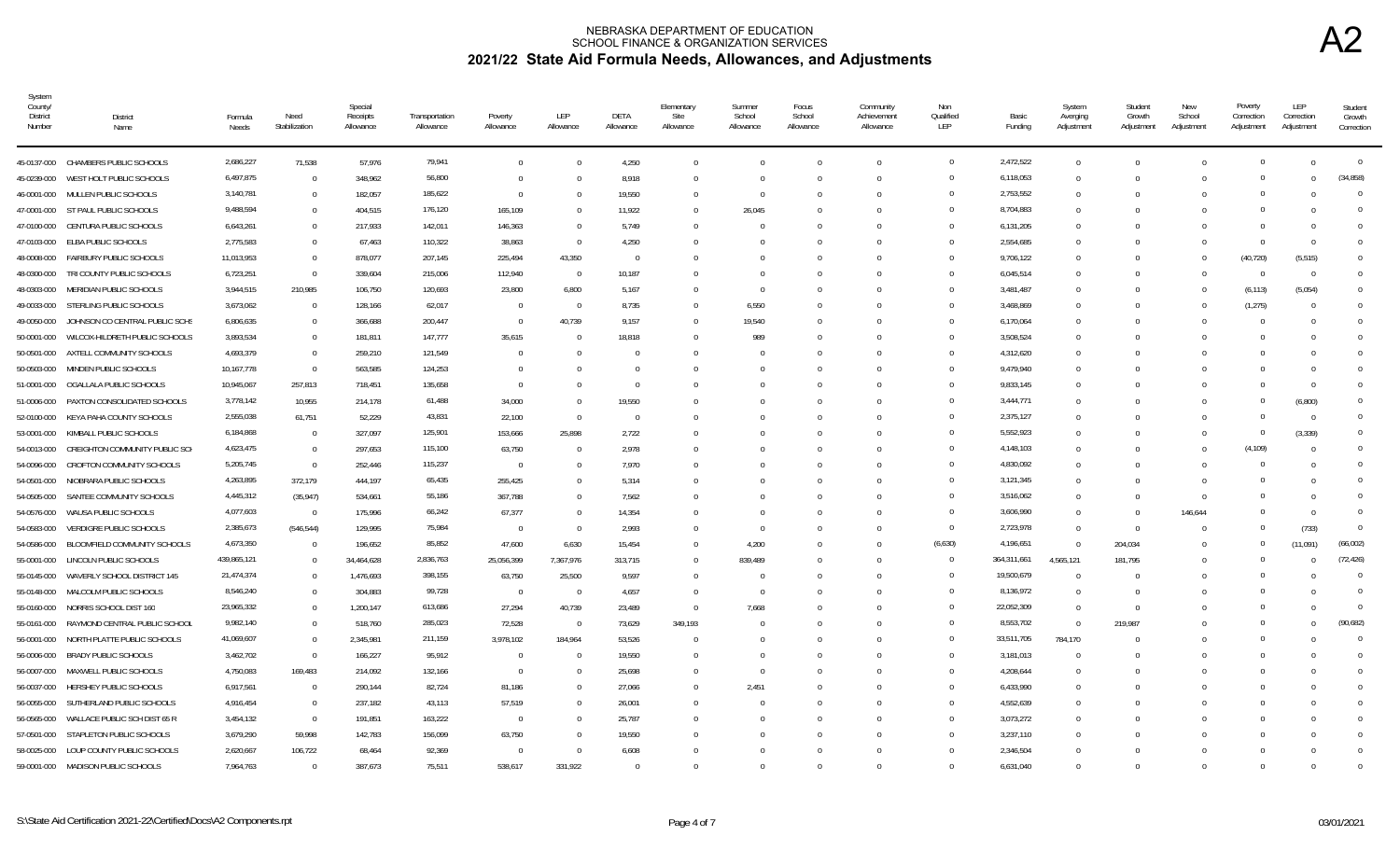| System<br>County/<br>District<br>Number | District<br>Name                       | Formula<br>Needs | Need<br>Stabilization | Special<br>Receipts<br>Allowance | Transportation<br>Allowance | Poverty<br>Allowance | LEP<br>Allowance         | DETA<br>Allowance        | Elementary<br>Site<br>Allowance | Summer<br>School<br>Allowance | Focus<br>School<br>Allowance | Community<br>Achievement<br>Allowance | Non<br>Qualified<br>LEP | Basic<br>Funding | System<br>Averging<br>Adjustment | Student<br>Growth<br>Adjustment | New<br>School<br>Adjustment | Poverty<br>Correction<br>Adjustment | LEP<br>Correction<br>Adjustment | Student<br>Growth<br>Correction |
|-----------------------------------------|----------------------------------------|------------------|-----------------------|----------------------------------|-----------------------------|----------------------|--------------------------|--------------------------|---------------------------------|-------------------------------|------------------------------|---------------------------------------|-------------------------|------------------|----------------------------------|---------------------------------|-----------------------------|-------------------------------------|---------------------------------|---------------------------------|
|                                         | 59-0002-000 NORFOLK PUBLIC SCHOOLS     | 46,212,986       | $\Omega$              | 2,923,201                        | 179,383                     | 3,016,299            | 590,718                  | 69,567                   | $\Omega$                        | 264,622                       | $\Omega$                     | $\Omega$                              | $\overline{0}$          | 38,151,151       | 1,018,045                        | $\Omega$                        |                             | $\Omega$                            | $\Omega$                        | $\Omega$                        |
| 59-0005-000                             | BATTLE CREEK PUBLIC SCHOOLS            | 6,774,755        | $\Omega$              | 248,646                          | 87,055                      | $\Omega$             | - 0                      | $\Omega$                 | $\cup$                          |                               |                              | <sup>0</sup>                          | $\Omega$                | 6,301,363        | $\Omega$                         | 137,691                         |                             |                                     |                                 |                                 |
| 59-0013-000                             | NEWMAN GROVE PUBLIC SCHOOLS            | 3,277,716        | $\Omega$              | 150,309                          | 91,296                      | $\overline{0}$       | - 0                      | $\overline{0}$           |                                 |                               |                              | <sup>0</sup>                          | $\Omega$                | 3,036,111        | $\Omega$                         | $\Omega$                        |                             |                                     |                                 | <sup>0</sup>                    |
| 59-0080-000                             | ELKHORN VALLEY SCHOOLS                 | 6,739,535        | $\overline{0}$        | 353,786                          | 102,988                     | $\Omega$             | $\Omega$                 | 15,095                   |                                 |                               |                              |                                       | $\Omega$                | 6,267,666        |                                  | -0                              |                             |                                     |                                 |                                 |
| 60-0090-000                             | MC PHERSON COUNTY SCHOOLS              | 2,566,339        | 23,115                | 75,927                           | 52,664                      | 30,155               | - 0                      | 19,572                   | $\Omega$                        |                               |                              | U                                     | $\Omega$                | 2,364,906        | $\cap$                           | - 0                             |                             |                                     |                                 |                                 |
| 61-0004-000                             | CENTRAL CITY PUBLIC SCHOOLS            | 9,996,263        | $\overline{0}$        | 897,864                          | 113,420                     | 254,900              | 425                      | 585                      | $\Omega$                        | 19,365                        |                              |                                       | $\Omega$                | 8,709,704        | $\Omega$                         | - 0                             |                             |                                     | $\Omega$                        |                                 |
| 61-0049-000                             | PALMER PUBLIC SCHOOLS                  | 4,784,491        | 166,751               | 196,222                          | 160,844                     | 86,700               | $\overline{0}$           | 21,837                   | $\Omega$                        | $\bigcap$                     |                              | $\Omega$                              | $\Omega$                | 4,152,137        | $\Omega$                         | $\Omega$                        |                             |                                     | $\Omega$                        |                                 |
| 62-0021-000                             | BAYARD PUBLIC SCHOOLS                  | 5,597,926        | $\overline{0}$        | 163,114                          | 111,453                     | 286,913              | 31,052                   | 29,270                   | $\Omega$                        | 11,378                        |                              |                                       | $\Omega$                | 4,967,473        | $\Omega$                         | - 0                             |                             |                                     | (2,727)                         |                                 |
| 62-0063-000                             | <b>BRIDGEPORT PUBLIC SCHOOLS</b>       | 7,124,007        | $\overline{0}$        | 337,916                          | 447,190                     | 154,700              | 76,500                   | 19,631                   | $\Omega$                        |                               |                              |                                       | $\Omega$                | 6,088,070        | $\Omega$                         |                                 |                             |                                     |                                 | <sup>0</sup>                    |
| 63-0001-000                             | FULLERTON PUBLIC SCHOOLS               | 4,796,274        | 46,737                | 223,509                          | 141,441                     | 130,730              | $\overline{0}$           | $\overline{0}$           | $\cup$                          |                               |                              |                                       | $\Omega$                | 4,253,857        | $\Omega$                         | - 0                             |                             |                                     |                                 |                                 |
| 63-0030-000                             | TWIN RIVER PUBLIC SCHOOLS              | 6,916,083        | 26,491                | 408,497                          | 241,643                     | $\overline{0}$       | $\Omega$                 | 90,508                   |                                 |                               |                              |                                       | $\overline{0}$          | 6,148,944        |                                  |                                 |                             |                                     |                                 | 0                               |
| 64-0023-000                             | JOHNSON-BROCK PUBLIC SCHOOLS           | 5,115,754        | 343,738               | 104,405                          | 155,372                     | 64,090               | $\Omega$                 | $\overline{0}$           |                                 |                               |                              |                                       | $\mathbf{0}$            | 4,448,149        |                                  |                                 |                             |                                     |                                 | <sup>0</sup>                    |
| 64-0029-000                             | AUBURN PUBLIC SCHOOLS                  | 11,409,526       | $\overline{0}$        | 711,699                          | 176,615                     | 515,882              | 20,603                   | 22,287                   |                                 |                               |                              |                                       | $\Omega$                | 9,962,440        | $\Omega$                         |                                 |                             |                                     |                                 |                                 |
| 65-0011-000                             | SUPERIOR PUBLIC SCHOOLS                | 6,960,508        | $\Omega$              | 572,611                          | 166,230                     | 181,900              | $\overline{0}$           | 15,839                   | $\Omega$                        | 9,894                         |                              |                                       | $\Omega$                | 6,014,034        |                                  |                                 |                             |                                     |                                 | $\Omega$                        |
| 65-2005-000                             | SOUTH CENTRAL NEBRASKA UNIFIED         | 9,735,158        | $\Omega$              | 854,755                          | 362,057                     | 386,432              | 2,125                    | 33,195                   | $\Omega$                        | 28,939                        |                              |                                       | $\Omega$                | 8,067,655        | $\Omega$                         | $\Omega$                        |                             |                                     |                                 |                                 |
| 66-0027-000                             | SYRACUSE-DUNBAR-AVOCA SCHOOL           | 9,957,157        | $\Omega$              | 738,680                          | 257,823                     | 113,274              | $\overline{0}$           | 23,311                   | $\Omega$                        | - 0                           |                              | <sup>0</sup>                          | $\overline{0}$          | 8,824,069        | $\Omega$                         | $\Omega$                        |                             | $\cap$                              |                                 | $\Omega$                        |
| 66-0111-000                             | NEBRASKA CITY PUBLIC SCHOOLS           | 16,657,760       | $\Omega$              | 1,204,272                        | 124,934                     | 1,059,749            | 258,528                  | 47,717                   | $\Omega$                        | 1,762                         |                              |                                       | $\Omega$                | 13,960,798       | $\Omega$                         | $\Omega$                        |                             |                                     |                                 | $\Omega$                        |
| 66-0501-000                             | PALMYRA DISTRICT O R 1                 | 8,177,084        | $\overline{0}$        | 387,331                          | 179,552                     | 51,850               | - 0                      | 15,711                   | $\Omega$                        | - 0                           |                              |                                       | $\overline{0}$          | 7,452,804        | $\Omega$                         | 6,392                           |                             |                                     | $\Omega$                        | 83.444                          |
| 67-0001-000                             | PAWNEE CITY PUBLIC SCHOOLS             | 4,993,394        | 5,074                 | 358,019                          | 157,847                     | 261,312              | - 0                      | 15,556                   | $\Omega$                        | 19,625                        |                              |                                       | $\Omega$                | 4,175,961        | $\cap$                           | -0                              |                             |                                     |                                 | $\Omega$                        |
| 67-0069-000                             | LEWISTON CONSOLIDATED SCHOOLS          | 3,269,470        | 20,713                | 151,735                          | 72,432                      | $\overline{0}$       | $\sqrt{ }$               | 23,214                   | $\Omega$                        | - 0                           |                              |                                       | $\Omega$                | 3,001,376        | $\Omega$                         | - 0                             |                             | $\Omega$                            |                                 | $\Omega$                        |
| 68-0020-000                             | PERKINS COUNTY SCHOOLS                 | 6,488,786        | $\overline{0}$        | 247,430                          | 116,831                     | 40,423               | 34,919                   | 19,550                   | $\Omega$                        | $\bigcap$                     |                              |                                       | $\Omega$                | 6,033,115        | $\Omega$                         | - ( )                           |                             | (3, 482)                            |                                 |                                 |
| 69-0044-000                             | HOLDREGE PUBLIC SCHOOLS                | 12,702,106       | $\overline{0}$        | 950,956                          | 130,819                     | 380,120              | 40,739                   | 197                      | $\Omega$                        | 33,041                        |                              |                                       | $\overline{0}$          | 11,166,234       | $\Omega$                         | $\Omega$                        |                             |                                     |                                 | $\Omega$                        |
| 69-0054-000                             | BERTRAND PUBLIC SCHOOLS                | 4,305,973        | 46,665                | 283,639                          | 90,160                      | 76,500               | 34,919                   | 9,577                    |                                 |                               |                              |                                       | $\overline{0}$          | 3,764,513        |                                  |                                 |                             | $\Omega$                            |                                 | $\Omega$                        |
| 69-0055-000                             | LOOMIS PUBLIC SCHOOLS                  | 4,139,174        | $\overline{0}$        | 151,346                          | 64,829                      | $\overline{0}$       | 8,500                    | 6,971                    |                                 |                               |                              |                                       | (8,500)                 | 3,981,148        |                                  |                                 |                             | (44, 118)                           | (21,002)                        |                                 |
| 70-0002-000                             | PIERCE PUBLIC SCHOOLS                  | 8,551,065        | 14,243                | 27,390                           | 255,703                     | 27,618               | $\overline{0}$           | $\overline{\phantom{0}}$ |                                 |                               |                              |                                       | $\overline{0}$          | 8,236,457        |                                  | $\Omega$                        |                             | (10, 346)                           |                                 | 0                               |
| 70-0005-000                             | PLAINVIEW PUBLIC SCHOOLS               | 5,007,037        | $\overline{0}$        | 253,965                          | 112,284                     | $\overline{0}$       | - 0                      | 12,014                   | $\Omega$                        |                               |                              |                                       | $\overline{0}$          | 4,628,774        | $\Omega$                         | 0                               |                             |                                     |                                 | <sup>0</sup>                    |
| 70-0542-000                             | OSMOND COMMUNITY SCHOOLS               | 3,592,415        | $\overline{0}$        | 212,129                          | 53,855                      | $\overline{0}$       | - 0                      | 9,160                    | $\Omega$                        |                               |                              |                                       | $\Omega$                | 3,317,271        | $\Omega$                         | 0                               |                             |                                     | $\cap$                          | $\Omega$                        |
| 71-0001-000                             | COLUMBUS PUBLIC SCHOOLS                | 45,597,014       | $\Omega$              | 2,362,899                        | 122,167                     | 2,715,546            | 1,745,966                | 37,048                   | $\Omega$                        | 89,433                        |                              |                                       | $\overline{0}$          | 35,647,239       | 951,230                          | 1,367,179                       |                             | $\cap$                              | $\Omega$                        | 558,307                         |
| 71-0005-000                             | LAKEVIEW COMMUNITY SCHOOLS             | 11,982,998       | $\Omega$              | 789,292                          | 90,303                      | 127,500              | 127,500                  | 34,843                   | 407,392                         | 7,420                         |                              | <sup>0</sup>                          | $\overline{0}$          | 10,398,748       |                                  | $\Omega$                        |                             | $\Omega$                            |                                 | $\Omega$                        |
| 71-0067-000                             | HUMPHREY PUBLIC SCHOOLS                | 4,527,646        | $\Omega$              | 299,897                          | 99,015                      | $\overline{0}$       | - 1                      | 5,738                    | $\Omega$                        |                               |                              |                                       | $\Omega$                | 4,122,996        |                                  |                                 |                             |                                     |                                 | $\Omega$                        |
| 72-0015-000                             | CROSS COUNTY COMMUNITY SCHOO           | 5,789,298        | 173,751               | 325,914                          | 151,892                     | $\overline{0}$       | $\overline{0}$           | 10,231                   | $\Omega$                        |                               |                              |                                       | $\Omega$                | 5,127,510        | $\Omega$                         | - 0                             |                             |                                     |                                 | $\Omega$                        |
| 72-0019-000                             | OSCEOLA PUBLIC SCHOOLS                 | 3,920,376        | $\Omega$              | 227,433                          | 98,270                      | 53,827               | $\overline{0}$           | 26,311                   |                                 |                               |                              |                                       | $\overline{0}$          | 3,514,535        | $\Omega$                         |                                 |                             |                                     |                                 |                                 |
| 72-0032-000                             | SHELBY - RISING CITY PUBLIC SCHOO      | 6,361,645        | $\Omega$              | 249,116                          | 125,235                     | 40,850               | 44,842                   | $\overline{0}$           | $\Omega$                        |                               |                              |                                       | $\mathbf{0}$            | 5,901,602        | $\cap$                           |                                 |                             |                                     |                                 |                                 |
| 72-0075-000                             | HIGH PLAINS COMMUNITY SCHOOLS          | 4,430,941        | $\Omega$              | 218,282                          | 217,237                     | 104,870              | $\overline{\phantom{0}}$ | 15,307                   |                                 |                               |                              |                                       | $\Omega$                | 3,875,245        |                                  |                                 |                             |                                     |                                 |                                 |
| 73-0017-000                             | MC COOK PUBLIC SCHOOLS                 | 16,754,667       | $\Omega$              | 1,103,153                        | 138,324                     | 1,508,750            | 101,848                  | 19,550                   | $\Omega$                        | 24,602                        |                              |                                       | $\Omega$                | 13,858,440       | $\Omega$                         |                                 |                             |                                     |                                 |                                 |
| 73-0179-000                             | SOUTHWEST PUBLIC SCHOOLS               | 4,685,236        | $\Omega$              | 225,150                          | 205,799                     | $\overline{0}$       | $\overline{0}$           | 22,775                   | $\Omega$                        | 374                           |                              |                                       | $\Omega$                | 4,231,138        |                                  |                                 |                             |                                     |                                 | $\Omega$                        |
| 74-0056-000                             | FALLS CITY PUBLIC SCHOOLS              | 10,913,627       | 134,514               | 821,798                          | 204,659                     | 640,050              | $\overline{0}$           | 21,789                   |                                 |                               |                              |                                       | $\overline{0}$          | 9,090,817        | $\Omega$                         | $\Omega$                        |                             |                                     |                                 |                                 |
| 74-0070-000                             | HUMBOLDT TABLE ROCK STEINAUER          | 5,598,963        | 590,728               | 336,232                          | 212,704                     | 212,500              | 4,250                    | 14,380                   |                                 |                               |                              |                                       | $\Omega$                | 4,228,169        |                                  |                                 |                             |                                     |                                 | $\Omega$                        |
|                                         | 75-0100-000 ROCK COUNTY PUBLIC SCHOOLS | 3,911,580        | $\Omega$              | 172,663                          | 51,489                      | $\Omega$             | $\Omega$                 | 9,933                    |                                 |                               |                              |                                       | $\Omega$                | 3,677,495        |                                  | $\Omega$                        |                             |                                     |                                 |                                 |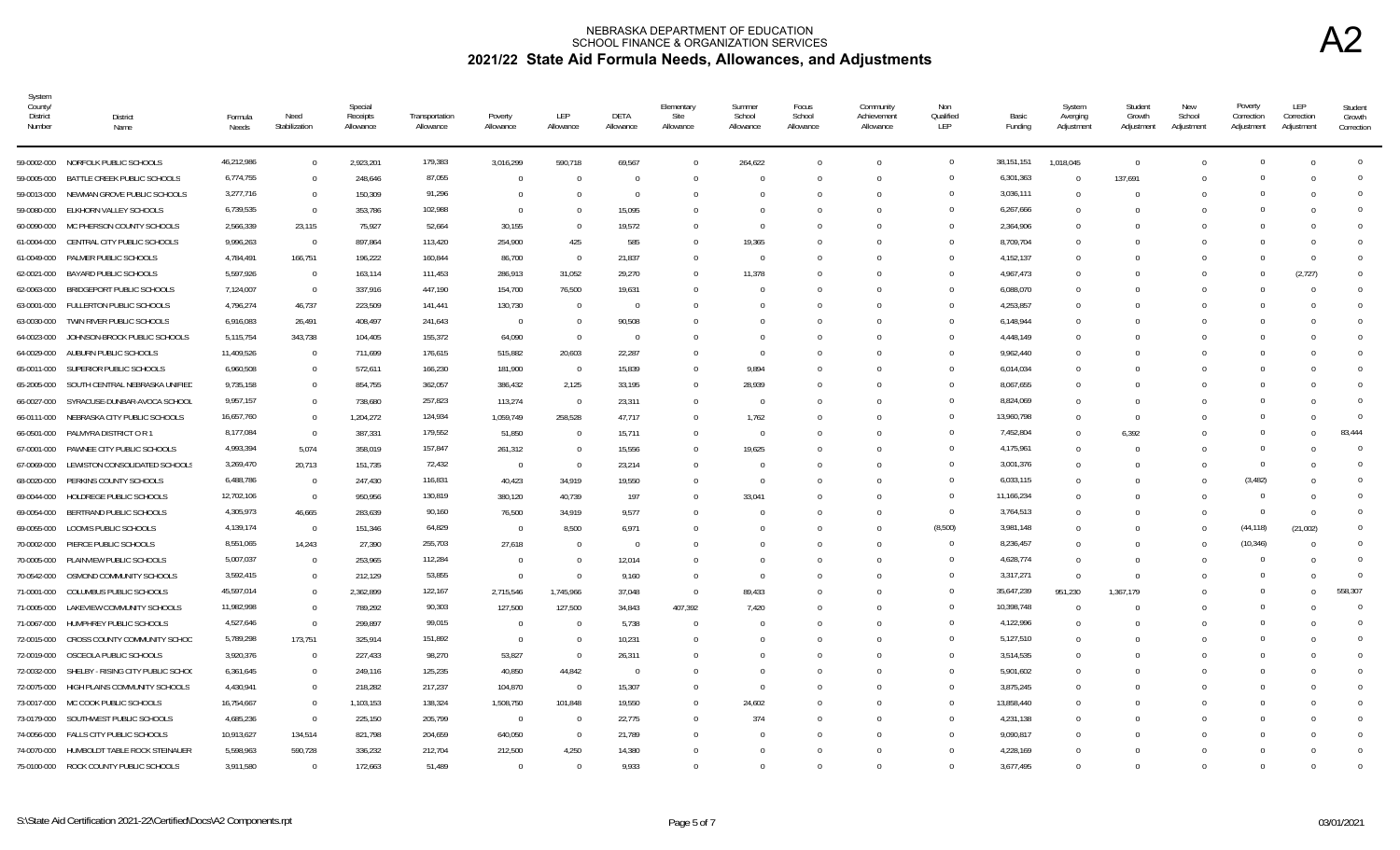| System<br>County/<br>District<br>Number | <b>District</b><br>Name                 | Formula<br>Needs | Need<br>Stabilization | Special<br>Receipts<br>Allowance | Transportation<br>Allowance | Poverty<br>Allowance | LEP<br>Allowance         | DETA<br>Allowance | Elementary<br>Site<br>Allowance | Summer<br>School<br>Allowance | Focus<br>School<br>Allowance | Community<br>Achievement<br>Allowance | Non<br>Qualified<br>LEP | Basic<br>Funding | System<br>Averging<br>Adjustment | Student<br>Growth<br>Adjustment | New<br>School<br>Adjustment | Poverty<br>Correction<br>Adjustment | LEP<br>Correction<br>Adjustment | Student<br>Growth<br>Correction |
|-----------------------------------------|-----------------------------------------|------------------|-----------------------|----------------------------------|-----------------------------|----------------------|--------------------------|-------------------|---------------------------------|-------------------------------|------------------------------|---------------------------------------|-------------------------|------------------|----------------------------------|---------------------------------|-----------------------------|-------------------------------------|---------------------------------|---------------------------------|
|                                         | 76-0002-000 CRETE PUBLIC SCHOOLS        | 23,832,515       | 566,655               | 1,293,784                        | 330,522                     | 2,223,343            | 1,402,593                | 3,122             | $\Omega$                        | 171,617                       |                              | $\Omega$                              | $\overline{0}$          | 18,012,015       | $\Omega$                         | 166,624                         |                             | $\Omega$                            | $\Omega$                        | (337.760)                       |
| 76-0044-000                             | DORCHESTER PUBLIC SCHOOL                | 4,042,006        | $\overline{0}$        | 190,963                          | 60,253                      | 40,255               | 47,886                   | 11,103            | $\Omega$                        |                               |                              | $\Omega$                              | $\Omega$                | 3,691,546        | $\Omega$                         | $\Omega$                        |                             | $\Omega$                            |                                 | $\Omega$                        |
| 76-0068-000                             | FRIEND PUBLIC SCHOOLS                   | 3,981,863        | 102,010               | 251,966                          | 42,999                      | $\overline{0}$       | - 0                      | 9,350             | $\Omega$                        |                               |                              | $\Omega$                              | $\Omega$                | 3,575,538        | $\Omega$                         | -0                              |                             |                                     |                                 | $\Omega$                        |
| 76-0082-000                             | WILBER-CLATONIA PUBLIC SCHOOLS          | 8,530,475        | $\overline{0}$        | 415,637                          | 124,451                     | 125,800              | 91,800                   | 28,658            | $^{\circ}$                      | - 0                           |                              | $\Omega$                              | $\Omega$                | 7,744,129        | $\Omega$                         | 0                               |                             |                                     |                                 | $\Omega$                        |
| 77-0001-000                             | BELLEVUE PUBLIC SCHOOLS                 | 98,168,936       | 347,494               | 7,569,235                        | 1,220,403                   | 3,283,247            | 799,446                  | 335,362           | $\Omega$                        | 979,239                       | $\Omega$                     | 67,404                                | $\overline{0}$          | 81,544,751       | 2,022,355                        | $\Omega$                        | $\cup$                      | $\Omega$                            | $\Omega$                        | $\Omega$                        |
| 77-0027-000                             | PAPILLION LA VISTA COMMUNITY SCH        | 120,521,570      | $\overline{0}$        | 8,907,185                        | 791,490                     | 1,500,474            | 630,488                  | 184,260           | $\Omega$                        | 111,076                       |                              | 35,182                                | $\overline{0}$          | 104,595,665      | 1,523,024                        | 778,972                         | 1,858,797                   | $\Omega$                            | $\Omega$                        | (395.043)                       |
| 77-0037-000                             | <b>GRETNA PUBLIC SCHOOLS</b>            | 61,246,399       | $\Omega$              | 2,673,755                        | 543,193                     | 52,321               | 80,508                   | $\overline{0}$    | $\Omega$                        | - 0                           |                              | 2,193                                 | $\Omega$                | 51,956,313       | 1,527,566                        | 1,526,733                       | 1,477,570                   | $\Omega$                            | $\Omega$                        | 1,406,247                       |
| 77-0046-000                             | SPRINGFIELD PLATTEVIEW COMMUNI          | 13,197,308       | $\Omega$              | 909,818                          | 254,328                     | 63,511               | $\overline{\phantom{0}}$ | 12,920            | $\cup$                          | - 0                           |                              | 1.049                                 | $\Omega$                | 11,955,682       |                                  | $\overline{0}$                  |                             | $\Omega$                            |                                 | $\Omega$                        |
| 78-0001-000                             | ASHLAND-GREENWOOD PUBLIC SCH!           | 12,777,821       | $\Omega$              | 680,507                          | 228,273                     | 297,500              | 12,125                   | 765               | $\Omega$                        | 3,215                         |                              |                                       | $\overline{0}$          | 11,211,520       | $\Omega$                         | 61,634                          |                             |                                     | $\Omega$                        | 282,282                         |
| 78-0009-000                             | YUTAN PUBLIC SCHOOLS                    | 6,714,013        | $\Omega$              | 361,435                          | 204,638                     | 44,768               | $\overline{\phantom{0}}$ | 281               |                                 |                               |                              |                                       | $\overline{0}$          | 6,102,891        | $\Omega$                         | $\Omega$                        |                             |                                     |                                 | $\Omega$                        |
| 78-0039-000                             | WAHOO PUBLIC SCHOOLS                    | 12,739,394       | $\Omega$              | 930,841                          | 190,095                     | 251,600              | 34,919                   | $\Omega$          | $\Omega$                        |                               |                              |                                       | (34, 919)               | 11,388,580       | $\Omega$                         | - 0                             |                             | $\Omega$                            | (21, 722)                       | $\Omega$                        |
| 78-0072-000                             | MEAD PUBLIC SCHOOLS                     | 4,266,582        | $\Omega$              | 126,914                          | 113,995                     | 83,874               | $\overline{0}$           | 9,331             |                                 |                               |                              |                                       | $\overline{0}$          | 3,932,905        |                                  | $\Omega$                        |                             | (437)                               | $\Omega$                        | $\Omega$                        |
| 78-0107-000                             | CEDAR BLUFFS PUBLIC SCHOOLS             | 7,016,348        | 184,687               | 276,539                          | 130,530                     | 191,250              | 3,400                    | 5,979             | $\Omega$                        | 23,136                        |                              |                                       | (3,400)                 | 6,178,673        | $\Omega$                         | 106,836                         |                             |                                     | (1,981)                         | (79, 301)                       |
| 79-0002-000                             | MINATARE PUBLIC SCHOOLS                 | 3,548,786        | 123,137               | 11,039                           | 19,272                      | 316,311              | 34,919                   | 18,260            | $\Omega$                        | 11,188                        |                              |                                       | $\overline{0}$          | 3,014,660        |                                  | $\Omega$                        | $\Omega$                    |                                     |                                 | $\overline{0}$                  |
| 79-0011-000                             | MORRILL PUBLIC SCHOOLS                  | 6,303,900        | $\overline{0}$        | 175,921                          | 171,387                     | 361,858              | 34,919                   | 42,466            | $^{\circ}$                      | - 0                           |                              |                                       | $\overline{0}$          | 5,457,499        | $\Omega$                         | $\Omega$                        | 59,850                      |                                     |                                 | $\Omega$                        |
| 79-0016-000                             | <b>GERING PUBLIC SCHOOLS</b>            | 19,711,883       | 245,440               | 954,815                          | 85,997                      | 1,190,000            | 42,500                   | 19,420            | $\Omega$                        | 59,510                        |                              |                                       | $\overline{0}$          | 17,128,051       | $\Omega$                         | $\Omega$                        |                             | $\cap$                              |                                 | (13.850)                        |
| 79-0031-000                             | MITCHELL PUBLIC SCHOOLS                 | 8,351,171        | 511,855               | 297,152                          | 88,327                      | 314,857              | 20,294                   | 6,642             | $\overline{0}$                  | - 0                           |                              |                                       | $\overline{0}$          | 7,112,044        | $\Omega$                         | $\Omega$                        |                             | $\cap$                              |                                 | $\Omega$                        |
| 79-0032-000                             | SCOTTSBLUFF PUBLIC SCHOOLS              | 38,624,527       | $\overline{0}$        | 2,603,853                        | 231,992                     | 4,275,151            | 660,557                  | 97,904            | 349,193                         | 255,640                       |                              |                                       | $\overline{0}$          | 29,725,985       | 328,921                          | 164,566                         |                             | $\Omega$                            |                                 | (69.235)                        |
| 80-0005-000                             | MILFORD PUBLIC SCHOOLS                  | 9,724,814        | $\Omega$              | 279,323                          | 119,607                     | 74,925               | $\overline{\phantom{0}}$ | 39,718            | $\Omega$                        |                               |                              |                                       | $\Omega$                | 9,211,241        | $\Omega$                         | $\Omega$                        |                             |                                     |                                 | $\Omega$                        |
| 80-0009-000                             | SEWARD PUBLIC SCHOOLS                   | 17,354,289       | $\Omega$              | 1,546,206                        | 225,471                     | 89,250               | 34,000                   | 22,579            | $\Omega$                        |                               |                              |                                       | $\Omega$                | 14,735,955       | $\Omega$                         | 433,143                         |                             | $\Omega$                            | $\Omega$                        | 267,685                         |
| 80-0567-000                             | CENTENNIAL PUBLIC SCHOOLS               | 7,296,091        | $\Omega$              | 558,770                          | 252,694                     | 134,088              | - 0                      | 19,686            |                                 |                               |                              |                                       | $\Omega$                | 6,330,853        | $\Omega$                         | $\Omega$                        |                             | $\Omega$                            |                                 | $\Omega$                        |
| 81-0003-000                             | HAY SPRINGS PUBLIC SCHOOLS              | 3,576,891        | $\Omega$              | 51,245                           | 20,118                      | 136,072              | $\Omega$                 | 39,782            | $\Omega$                        |                               |                              | U                                     | $\mathbf{0}$            | 3,329,674        | $\Omega$                         | - 0                             |                             |                                     |                                 | $\Omega$                        |
| 81-0010-000                             | GORDON-RUSHVILLE PUBLIC SCHS            | 9,302,258        | $\Omega$              | 396,872                          | 161,010                     | 1,936,159            | 34,919                   | 43,574            | 349,193                         |                               |                              |                                       | $\Omega$                | 6,386,626        | $\cap$                           | - ( )                           |                             |                                     |                                 | (6.095)                         |
| 82-0001-000                             | LOUP CITY PUBLIC SCHOOLS                | 4,697,215        | $\Omega$              | 263,546                          | 143,087                     | $\overline{0}$       | $\overline{0}$           | 3.370             | $\Omega$                        |                               |                              |                                       | $\Omega$                | 4,287,212        | $\Omega$                         |                                 |                             |                                     |                                 | $\Omega$                        |
| 82-0015-000                             | LITCHFIELD PUBLIC SCHOOLS               | 2,595,853        | 35,264                | 25,602                           | 112,700                     | 66,562               | $\Omega$                 | 4.978             | $\Omega$                        |                               |                              |                                       | $\Omega$                | 2,350,747        | $\Omega$                         | $\Omega$                        |                             |                                     |                                 | $\Omega$                        |
| 83-0500-000                             | SIOUX COUNTY PUBLIC SCHOOLS             | 2,596,881        | $\overline{0}$        | 74,145                           | 29,102                      | $\overline{0}$       | $\Omega$                 | 28,213            |                                 |                               |                              |                                       | $\overline{0}$          | 2,465,421        |                                  |                                 |                             |                                     |                                 | $\Omega$                        |
| 84-0003-000                             | STANTON COMMUNITY SCHOOLS               | 6,085,859        | 125,396               | 272,903                          | 84,526                      | 158,366              |                          | 7,664             |                                 |                               |                              |                                       | $\Omega$                | 5,437,004        |                                  |                                 |                             |                                     |                                 | $\Omega$                        |
| 85-0060-000                             | DESHLER PUBLIC SCHOOLS                  | 4,417,986        | 148,261               | 364,431                          | 155,268                     | 127,709              | - 0                      | 19,388            |                                 |                               |                              |                                       | $\overline{0}$          | 3,602,929        | $\Omega$                         |                                 |                             | $\cap$                              |                                 | <sup>0</sup>                    |
| 85-0070-000                             | THAYER CENTRAL COMMUNITY SCHS           | 6,629,275        | $\overline{0}$        | 293,406                          | 178,165                     | 77,240               |                          | 10,797            |                                 |                               |                              |                                       | $\overline{0}$          | 6,086,311        |                                  |                                 |                             | (16, 644)                           |                                 | $\Omega$                        |
| 85-2001-000                             | BRUNING-DAVENPORT UNIFIED SYS           | 3,373,468        | 10,090                | 205,573                          | 120,396                     | $\overline{0}$       | $\Omega$                 | 10,394            | $\cup$                          |                               |                              |                                       | $\Omega$                | 3,027,015        | $\Omega$                         | $\Omega$                        |                             |                                     | $\Omega$                        |                                 |
| 86-0001-000                             | THEDFORD PUBLIC SCHOOLS                 | 2,900,934        | 5,225                 | 104,362                          | 86,383                      | $\overline{0}$       | $\overline{0}$           | 19,550            | $\Omega$                        |                               |                              |                                       | $\overline{0}$          | 2,685,414        | $\Omega$                         | $\Omega$                        |                             | $\Omega$                            | $\Omega$                        | $\Omega$                        |
|                                         | 87-0001-000 PENDER PUBLIC SCHOOLS       | 5,213,851        | $\overline{0}$        | 399,755                          | 101,826                     | 74,705               | 7,305                    | $\overline{0}$    | $\Omega$                        | 2,816                         |                              |                                       | $\Omega$                | 4,628,774        | $\Omega$                         | - 0                             |                             |                                     | (1, 330)                        |                                 |
| 87-0013-000                             | WALTHILL PUBLIC SCHOOLS                 | 5,946,515        | 406,466               | 558,739                          | 31,050                      | 612,146              | - 0                      | 15,033            | $\Omega$                        |                               |                              |                                       | $\Omega$                | 4,323,081        | $\Omega$                         | - 0                             |                             |                                     | $\Omega$                        | $\Omega$                        |
| 87-0016-000                             | UMO N HO N NATION PUBLIC SCHS           | 8,108,633        | $\Omega$              | 932,906                          | 62,808                      | 575,833              | - 0                      | 14,017            |                                 |                               |                              |                                       | $^{\circ}$              | 6,523,069        | $\Omega$                         |                                 |                             |                                     | $\Omega$                        | 0                               |
| 87-0017-000                             | WINNEBAGO PUBLIC SCHOOLS DISTR          | 9,510,646        | $\Omega$              | 1,439,203                        | 136,599                     | 868,139              | $\Omega$                 | 30,294            |                                 |                               |                              |                                       | $\Omega$                | 7,036,411        | $\Omega$                         | - ( )                           |                             |                                     | $\Omega$                        | $\Omega$                        |
| 88-0005-000                             | ORD PUBLIC SCHOOLS                      | 7,770,367        | $\Omega$              | 480,677                          | 186,137                     | 226,471              | - 0                      | 6,338             |                                 |                               |                              |                                       | $\Omega$                | 6,872,146        | $\Omega$                         | - 0                             |                             |                                     | (1, 402)                        | $\Omega$                        |
| 88-0021-000                             | ARCADIA PUBLIC SCHOOLS                  | 2,803,947        | $\Omega$              | 54,615                           | 108,271                     | 62,300               | $\overline{0}$           | 6,854             |                                 |                               |                              |                                       | $\Omega$                | 2,571,907        |                                  | $\Omega$                        |                             |                                     |                                 | $\Omega$                        |
| 89-0001-000                             | <b>BLAIR COMMUNITY SCHOOLS</b>          | 22,395,670       | 194,224               | 1,535,293                        | 334,052                     | 334,536              | 34,919                   | 58.081            |                                 |                               |                              |                                       | $\Omega$                | 19,904,565       |                                  | $\Omega$                        |                             |                                     |                                 | $\Omega$                        |
|                                         | 89-0003-000 FORT CALHOUN COMMUNITY SCHS | 10,660,010       | $\Omega$              | 480,326                          | 131,141                     | 17,936               | 22,309                   | 31,429            |                                 |                               |                              |                                       | $\Omega$                | 8,476,708        |                                  | 1,103,610                       | 396,551                     |                                     |                                 |                                 |